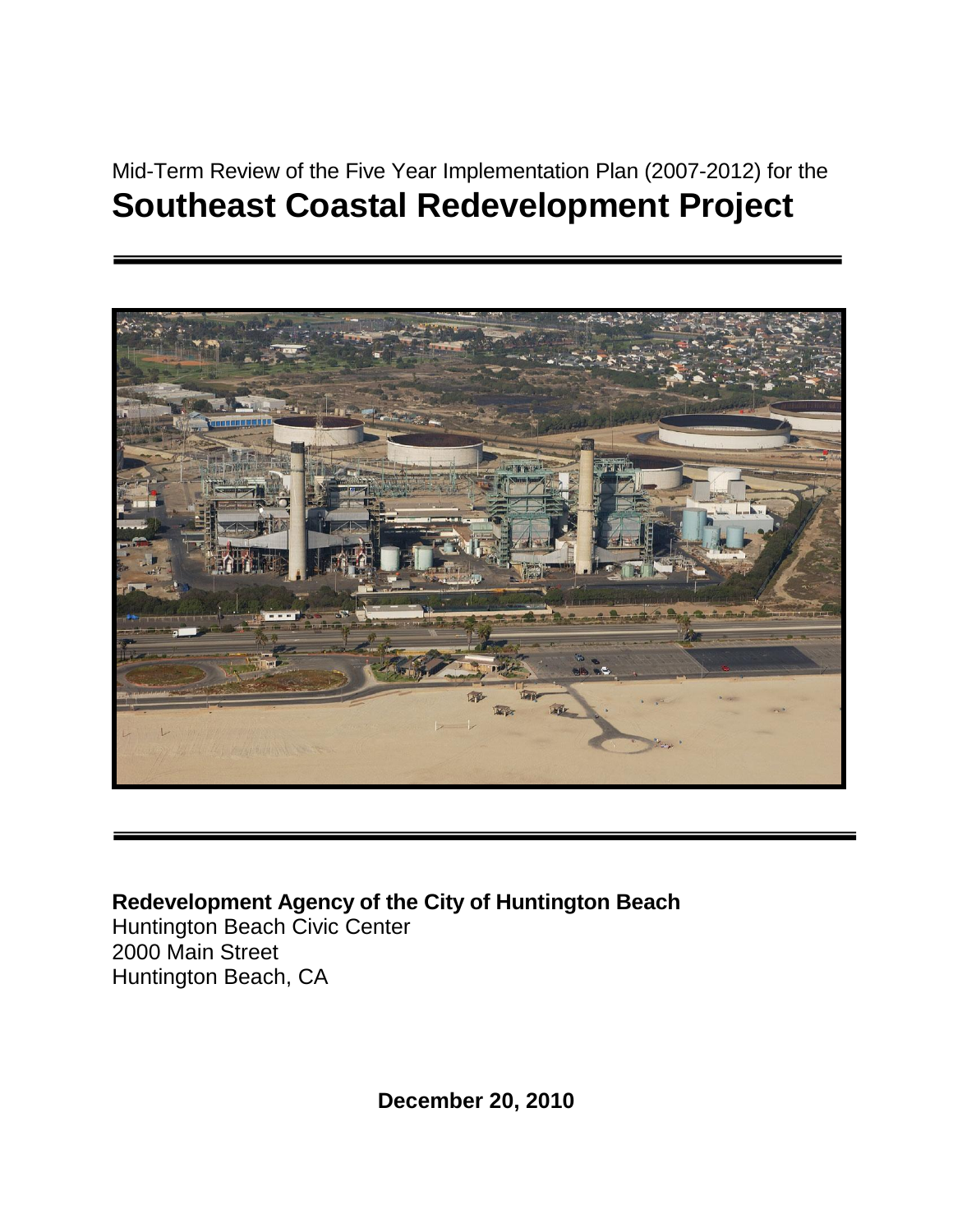## **ACKNOWLEDGEMENTS**

#### **Redevelopment Agency Board**

**Chair** JOE CARCHIO

**Vice-Chair** DON HANSEN

**Members**

CONNIE BOARDMAN KEITH BOHR DEVIN DWYER MATTHEW HARPER JOE SHAW

FRED A. WILSON Executive Director

STANLEY SMALEWITZ Deputy Executive Director

Kellee Fritzal Deputy Director of Economic Development

> Doris Powell Assistant Project Manager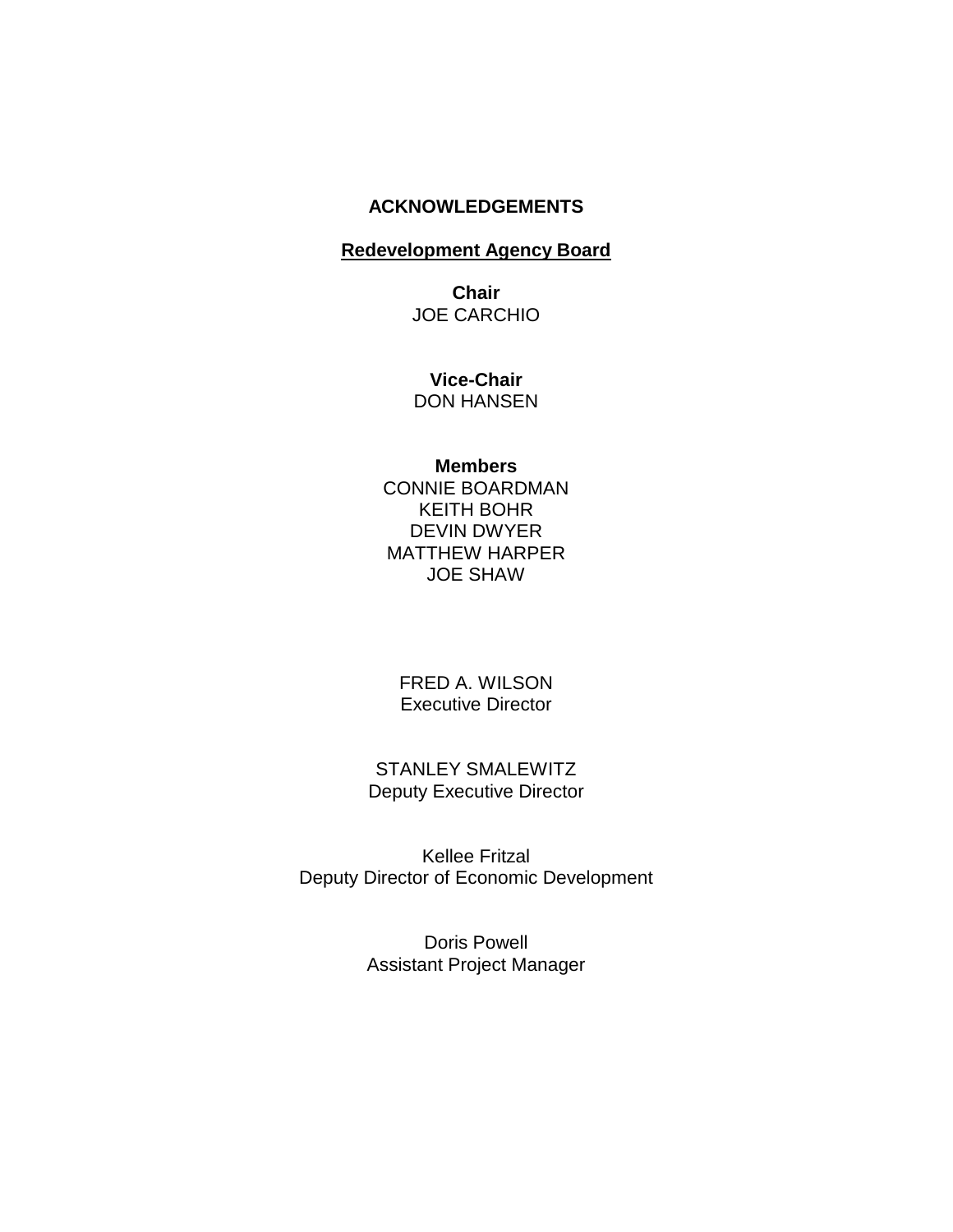#### **INTRODUCTION**

On December 17, 2007, the Huntington Beach Redevelopment Agency (Agency) adopted a Five-Year Implementation Plan ("Implementation Plan" or "Plan") for the Southeast Coastal Redevelopment Project. The Implementation Plan covers fiscal year 2007/2008 through 2011/2012. Section 33490 of the California Health requires agencies, at least once within the five-year implementation plan term, to conduct a public hearing for the purpose of reviewing the redevelopment plan and the corresponding implementation plan and evaluating the progress of the redevelopment project area.

The Project Area was established to upgrade and revitalize a 172-acre area in southeast Huntington Beach. The Project Area includes the AES Power Generating Facility, the Ascon landfill site, a fuel oil storage facility (tank farm), and other industrial as well as open space uses.

The Project Area time limitations are as follows:

| <b>Adopting Ordinance</b>            | <b>Adoption Date</b>             | <b>Termination Date</b> |
|--------------------------------------|----------------------------------|-------------------------|
| Southeast Coastal Ord. 3561          | June 17, 2002                    | June 17, 2032           |
| <b>Eminent Domain Authority</b>      | Time frame to Incur Indebtedness |                         |
| June 17, 2014                        | July 17, 2022                    |                         |
| <b>Bonded Indebtedness Amount</b>    | Time frame to Incur Indebtedness |                         |
| \$50 million outstanding at any time | June 17, 2047                    |                         |

The Project Area is generally located north of Pacific Coast Highway, south of Hamilton Avenue, east of Newland Street, and west of Magnolia Street. A map depicting the boundaries of the Project Area is presented in Exhibit A.

#### **PROJECT AREA BACKGROUND**

The City of Huntington Beach ("City") has focused on the revitalization and proactive planning of the Southeast section of the City. The City Council created the Southeast Area Committee ("SAC") in December 2000, which consists of a three member subcommittee of the City Council. The SAC provides a forum for citizens and City employees to discuss the issues and projects to improve the southeast area of the City. The SAC was instrumental in the formation of the Southeast Coastal Redevelopment Plan and continues to provide guidance on issues affecting the Project Area. On August 3, 2009 the City Council authorized the transfer of responsibility for issues related to Ascon Landfill to SAC.

The Agency adopted the Redevelopment Plan for the Project Area to address the environmental impacts of the closed Ascon landfill, and assist in creating a more efficient, less visually obtrusive AES Power Generating Facility or guide the future use of the site if the plant is no longer needed.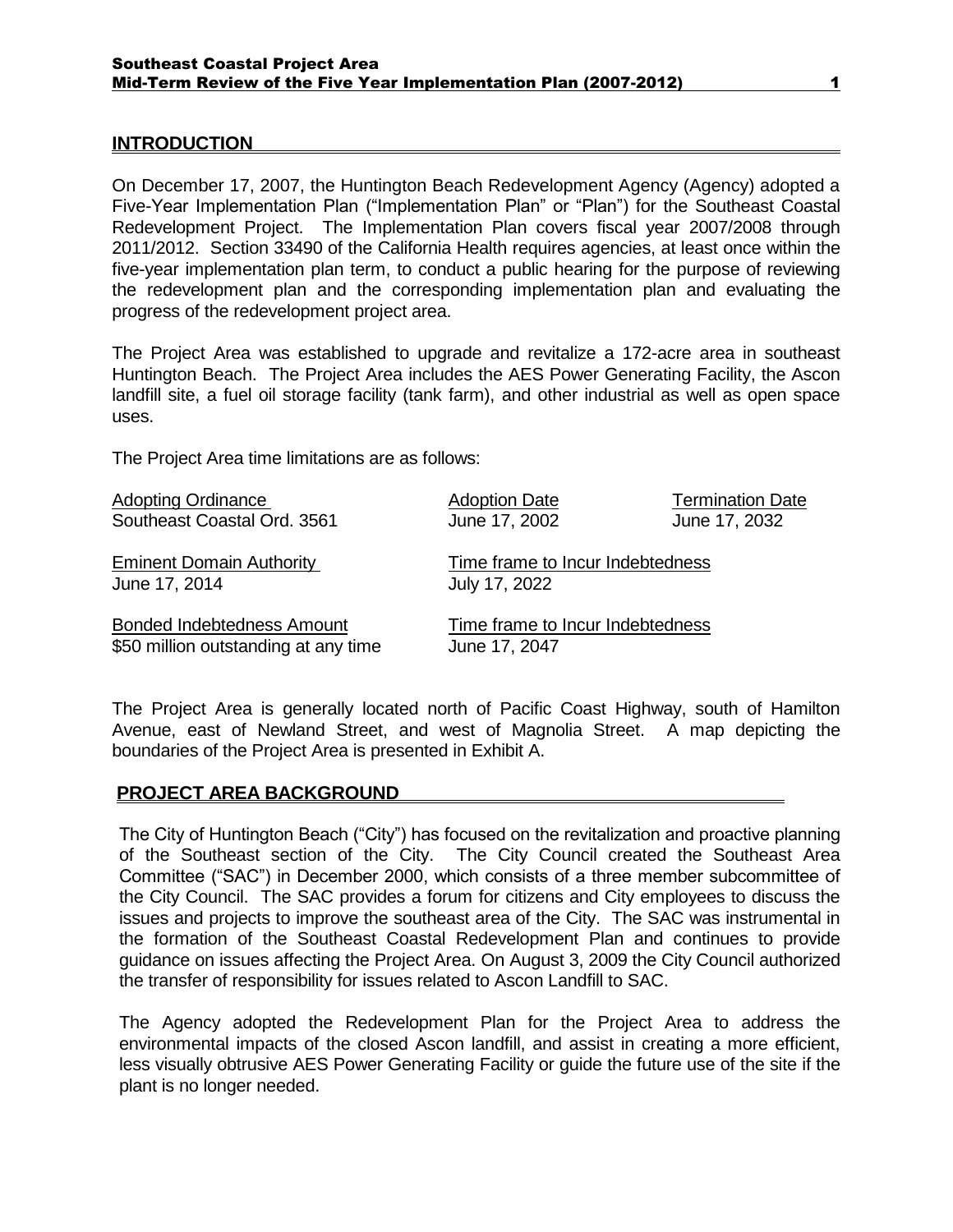# **Exhibit A**

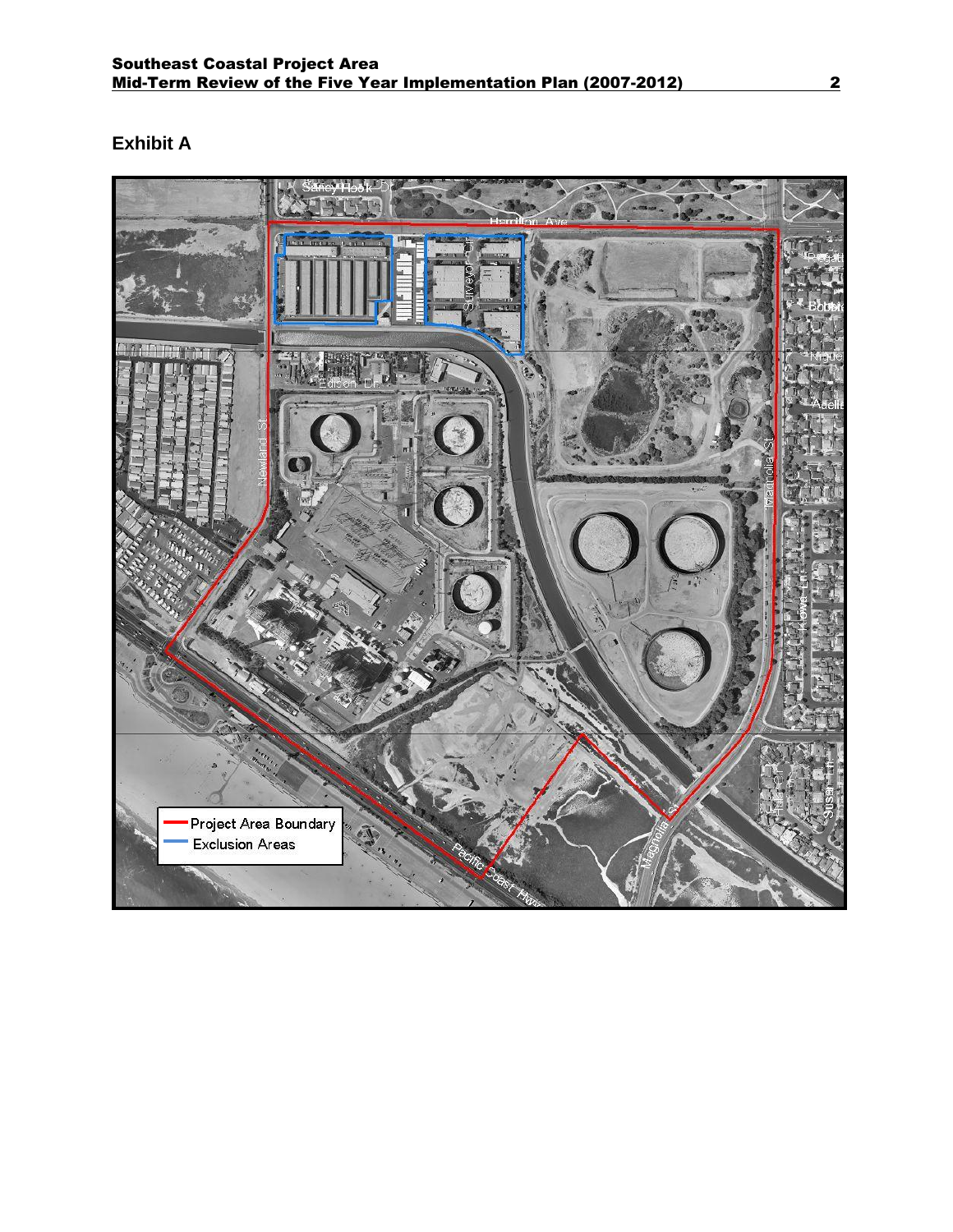#### **SPECIFIC PROGRAMS AND PROJECTS**

The Implementation Plan was created to eliminate physical and economic blight, create affordable housing, and address environmental concerns in the Project Area. The Project Area's Redevelopment Plan identified 12 goals that would remediate blight in the Project Area once accomplished. The Agency has been active in remedying blighting conditions within the Project Area during the first three years of the 2007-2012 Five Year Implementation Plan; however, limited tax increment revenue generated within the Project Area has impacted the full implementation of such goals. Since the Implementation Plan's adoption, the Agency has accomplished the following items:

#### **Goal 1: To assist with screening, design, or environmental improvements to mitigate impacts on adjoining neighborhoods and environmentally sensitive areas associated with modernization and reconstruction of the AES power generating plant.**

- The Agency is working with AES to ensure that landscaping and painting upgrades to the site are accomplished.
- The landscaping and painting upgrades were completed in 2010. AES is moving into phase two of the painting, repairing and recoating areas that need attention.



#### **Goal 2: To advance the cleanup of environmentally contaminated properties.**

Ascon Landfill Site:

Work on the Interim Removal Measure (IRM) at the Ascon Landfill Site began mid July 2010. The project included removal and disposal, or, if feasible, recycling of the tarry materials from two interior lagoons in the southwest zone of the Ascon site that received oil production waste during the landfill's operation (1938 – 1984). The purpose of this action is to enable assessment of the materials within and underneath the tarry materials in Lagoons 1 and 2. A more complete assessment of Lagoons 1 and 2 will allow for an informed remedial construction effort during the final remedy in a manner that is protective of public health and safety and the environment. Findings of the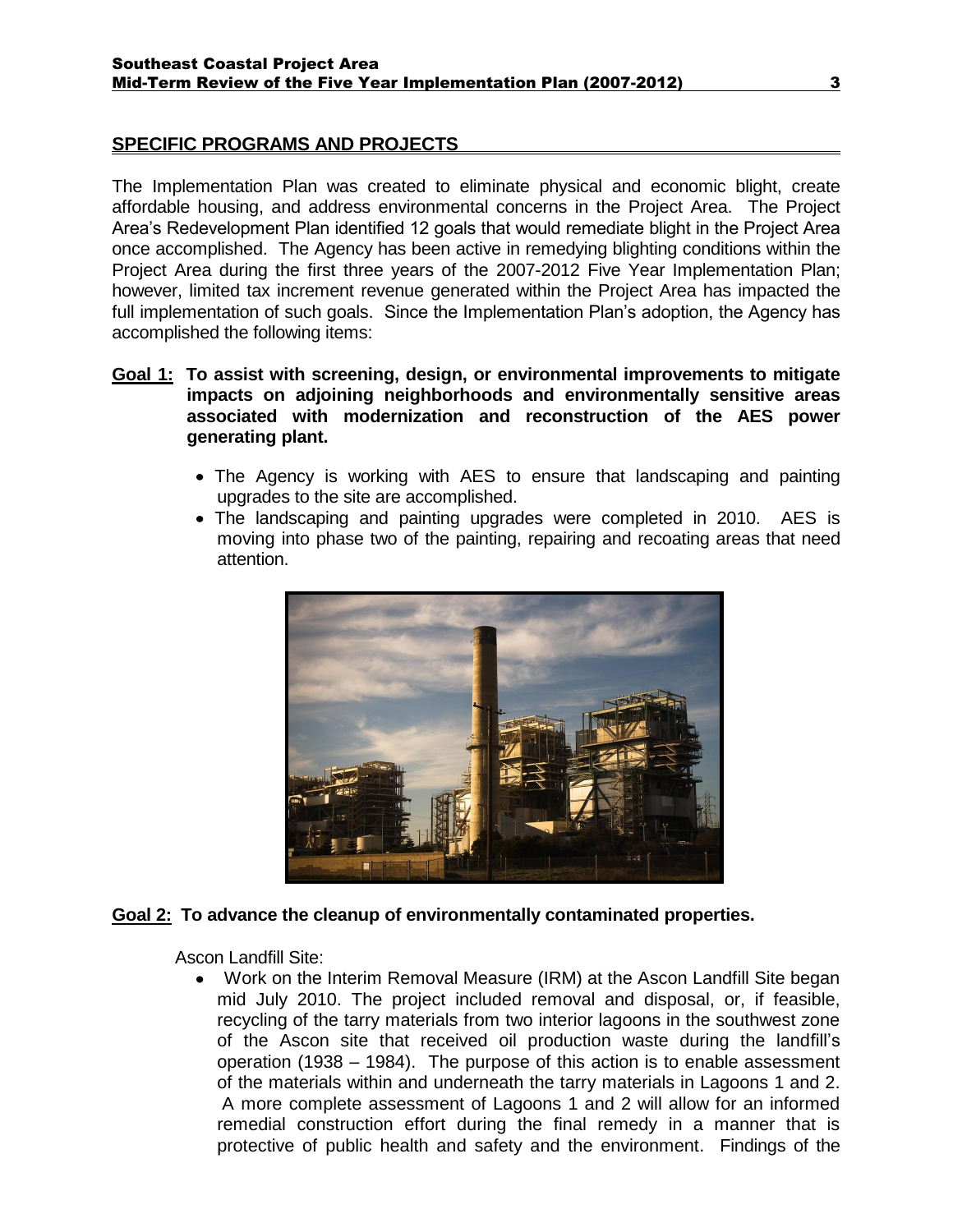IRM will be included in a final report for the project and integrated into the Draft Environmental Impact Report preparing for the final remedy.

- By the end of October 2010, more than 40,000 tons of waste material had been removed without incident, and in compliance with regulatory requirements established by the California Department of Toxic Substances Control (DTSC) and South Coast Air Quality Management District (SCAQMD).
- Additional oversight for the project's fire protection measures were provided by the Huntington Beach Fire Department, and storm water control measures were inspected by the City of Huntington Beach public works department. The IRM also received an approved Coastal Development Permit (CDP) from the City, with permits for onsite grading, haul route and traffic management during the work. The fee for the CDP and a deposit with the public works department provides cost recovery for City time spent on the project.
- Project completion and demobilization is anticipated to conclude in the first quarter of 2011.
- Agency financial assistance was not used for this item, as the cleanup is privately funded and under the direction of DTSC.

#### **Goal 3: To facilitate the reuse of other Project Area properties including the AES and tank farm properties, by monitoring and assisting hazardous material cleanup activities and ensuring that any ultimate development is compatible with surrounding neighborhoods and properties.**

• The Agency is working with AES to ensure the removal of the tanks located on the northern portion of the AES site. A project has been proposed for this site by Poseidon Resources, LLC consisting of the construction and operation of a 50 million gallon per day seawater desalination facility. In September of 2010, the City and Poseidon Resources, LLC signed an Exchange Agreement/Lease Agreement for separate properties that AES and the City own adjacent to the site proposed for the seawater desalination project. As this project is developed, the contaminated tanks will be removed.

#### **Goal 4: To facilitate the protection and restoration of environmentally sensitive wetlands in connection with proposed redevelopment activities.**

• Magnolia Marsh Restoration Project is a project conducted by the Huntington Beach Wetlands Conservancy within the Southeast Coastal Project Area. Magnolia Marsh is located between Magnolia Street and the AES power plant. Restoration of the marsh began in April 2009, and recreation of the historical marsh channels and restoration of full tidal influence were completed in March 2010. Public access features include an elevated observation deck over a tidal lagoon, a boat dock for on-the-water tours, and an interpretive trail system. The project received \$3.3 million in federal stimulus funds. The Agency will continue to work cooperatively with the Huntington Beach Wetlands Conservancy.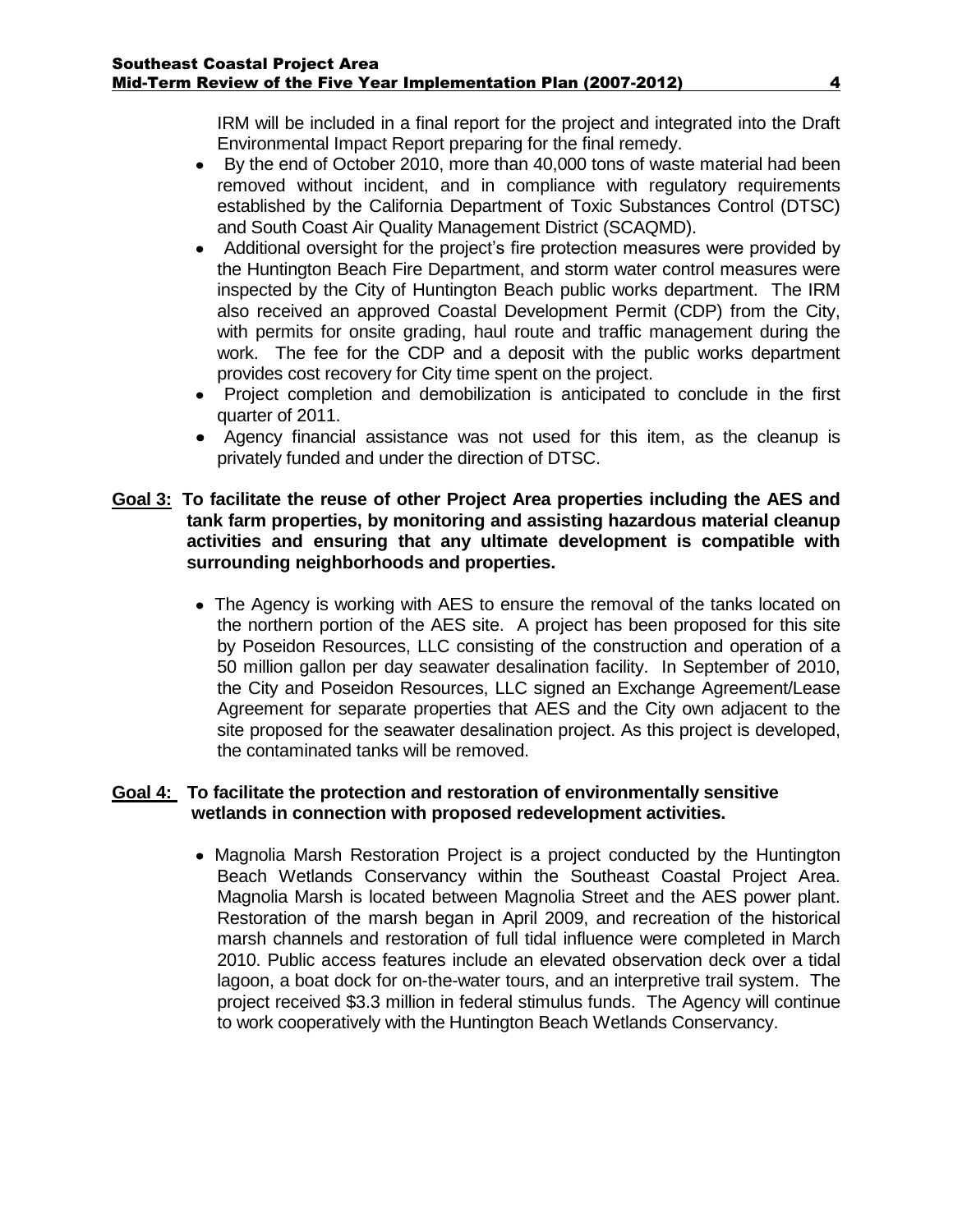

Magnolia Marsh Restoration Project

#### **Goal 5: To permit the Agency to assist with park and trail improvements if any Project Area properties are designated for such uses.**

- Orange Coast River Park (OCRP) represents an opportunity for the City to link its parks through a system of trails to other parks and trails throughout the County of Orange. To this end, the Community Services Commission approved adding a 1.18 acre parcel at the southeast corner of Magnolia and Banning to the park inventory list. The parcel is located adjacent to the Huntington Beach Channel which links up to the Talbert Channel. Should OCRP's goal of using service roads adjacent to the flood channels as a trail system move forward, this area could be converted to serve as a respite for walkers or bikers.
- An estimate for Agency participation has not been determined.

#### **Goal 6: Undertake public improvements in, and of benefit to, the project area, such as streets, flood control facilities, and other public facilities.**

Magnolia Street Sidewalk and Lighting Project:

- The Agency worked cooperatively with Public Works staff to design, bid and fund a sidewalk and pedestrian lighting project on both sides of Magnolia Street. This project improved the pedestrian environment for Magnolia. The project included construction of curbs & gutters, sidewalks, and street lighting along Magnolia Street from PCH to the Huntington Beach Channel.
- Design was completed in Fiscal Year 05/06; however, construction was delayed due to environmental review process.
- Project construction was completed in February 2009.
- Agency assistance to the project was \$640,000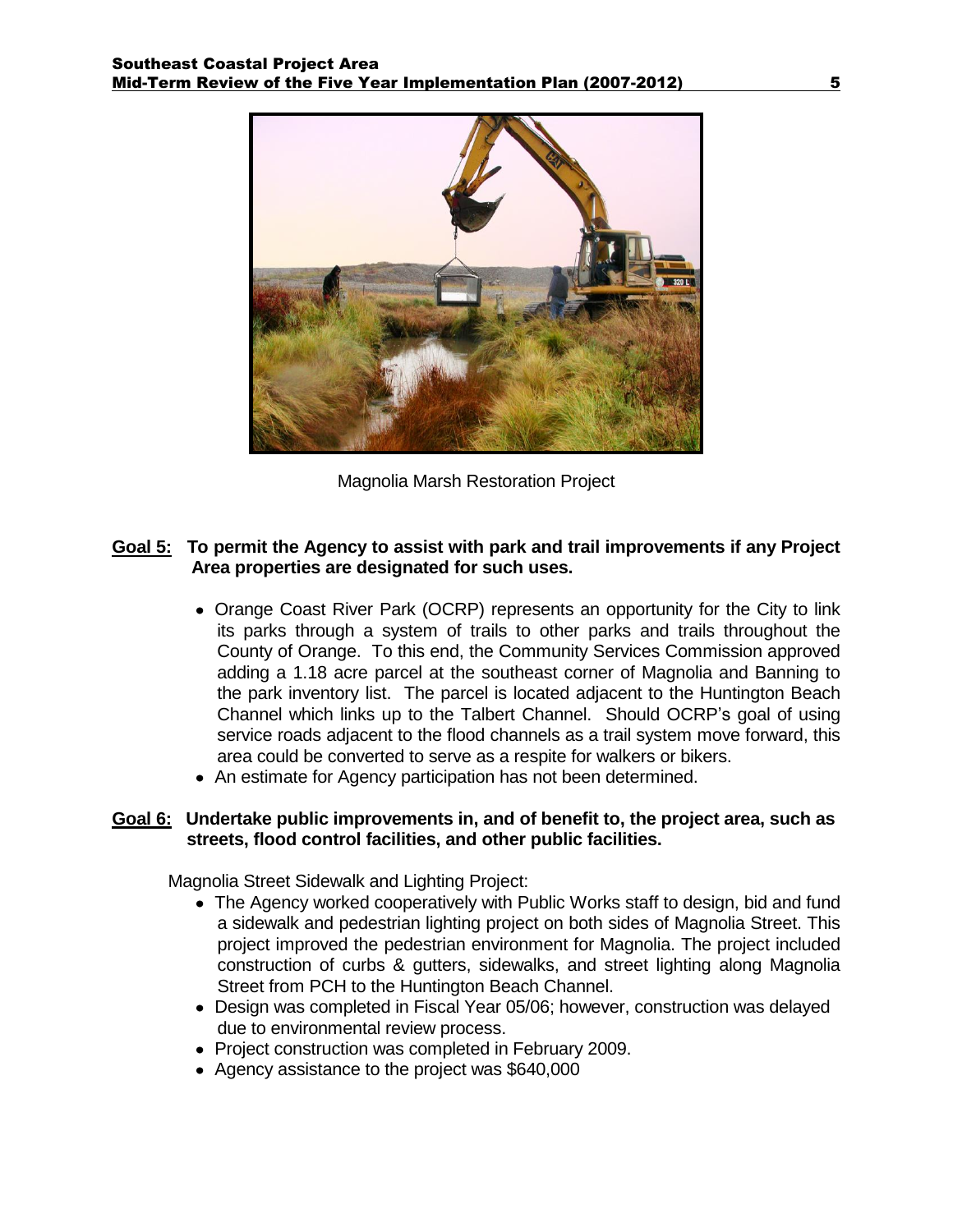

Magnolia Street Sidewalk and Lighting Project

Newland Street Widening Project:

- Widening Newland Street from Pacific Coast Highway to Hamilton Avenue, widening of the reinforced concrete bridge at Huntington Channel, installation of storm drain improvements in Newland Street, and raising the profile of Newland Street to improve traffic visibility.
- Project was completed in November 2009.

The Edison Park Master Plan Project:

- The Edison Park Master Plan proposes to reconfigure existing open space areas, add recreational amenities, reconfigure and expand the existing parking facility, construct a new parking facility, install new landscape and hardscape improvements, and install four practice soccer fields and a multi-purpose field. The master plan is proposed to be carried out in four phases of construction over eight years. The construction plans for the first phase were completed and went out for bid in 2010. Subsequent phases of project are contingent on availability of California State Grant funds.
- **Goal 7: To ensure that Project Area revenues are pledged to projects that directly benefit the area, and that the Project Area remains separate and distinct from the Agency's existing Huntington Beach Merged Redevelopment Project Area.**
	- Agency administrators and City Finance staff have ensured the separate accounting of revenue and expenditures for the Project Area.
	- On September 20, 2010 the Agency entered into an Amended and Restated Owner Participation Agreement (OPA) with Poseidon Resources, LLC for the construction and operation of a seawater desalination plant located in the Project Area. The OPA sets the minimum amount of the assessed value at \$200,000,000.
	- The Agency is working with the State Board of Equalization regarding the land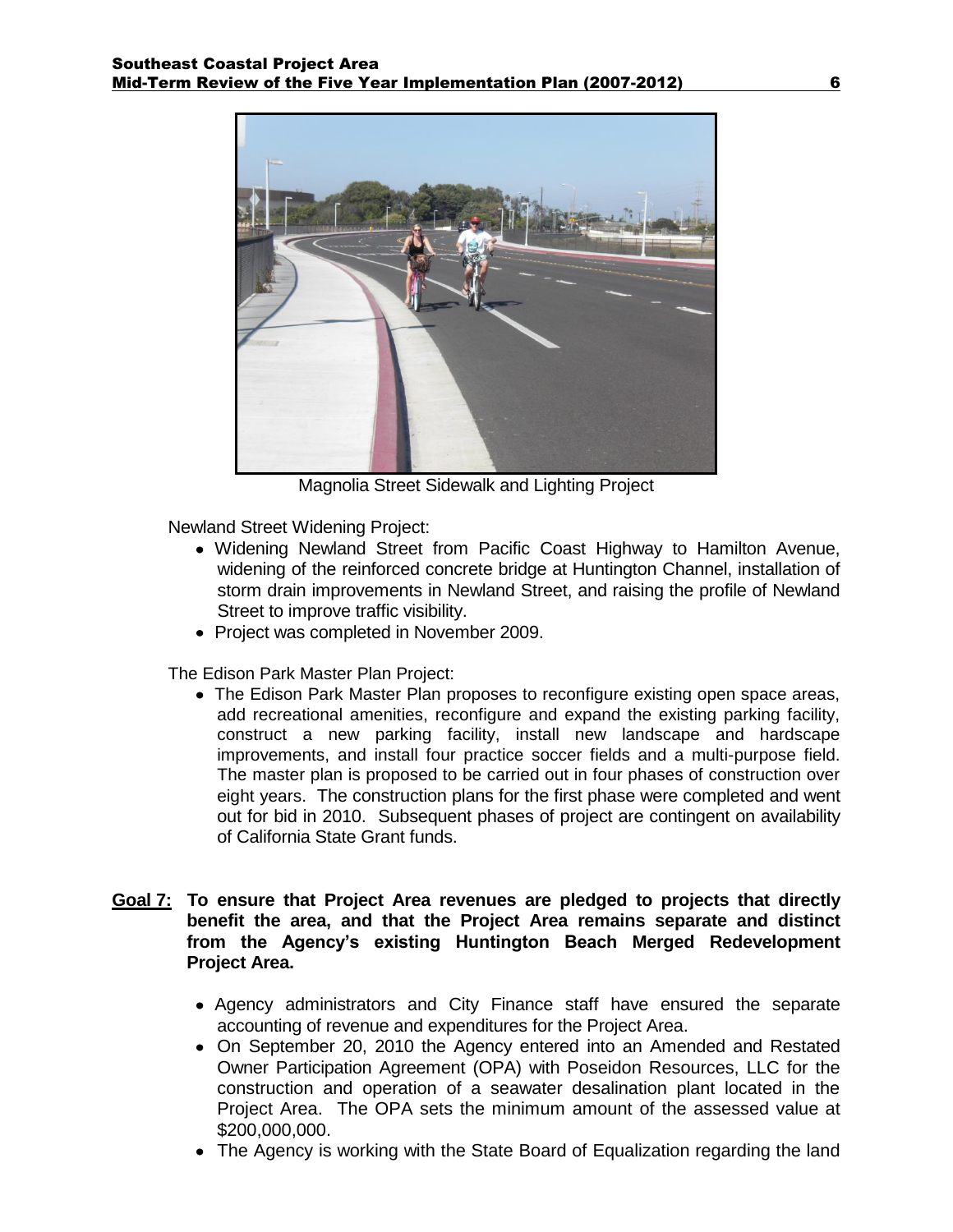value of the AES plant.

#### **Goal 8: To restrict the use of eminent domain to any non-fee ownership interests such as oil and gas leases.**

The Agency's eminent domain policy will be adhered to; and recently, pursuant to Senate Bill 53, the Agency adopted an Ordinance amending the Redevelopment Plan for the Project Area by restating the Agency's policy on the use of eminent domain and the restriction to non-fee ownership interests only.

#### **Goal 9: Eliminating blight and environmental deficiencies in the Project Area.**

- In September of 2010, the City and Agency took several actions which may facilitate the redevelopment of approximately 19.5 acres for the Poseidon Seawater Desalination Project within the Project Area. Action taken include:
	- o Certifying the Final Subsequent Environmental Impact Report
	- o Approved the Entitlement Plan Amendment and Tentative Parcel Map
	- o Approved the Amended and Restated Owner Participation Agreement
	- o Approved an Exchange Agreement/Lease Agreement
- The proposed project has the potential to address the blight in the Project Area, specifically:
	- o Unsafe/Unhealthy Buildings,
	- o Factors Hindering the Economically Viable Use of Lots,
	- o Incompatible Uses, and
	- o Impaired Investments.

#### **Goal 10: Assembling of land into parcels suitable for modern, integrated development with improved pedestrian and vehicular circulation in the Project Area.**

The Agency will continue to explore opportunities for acquisition of land that can be assembled to create efficient development and will assist with the circulation of residents and visitors through the Project Area.

#### **Goal 11: Replanning, redesigning, and developing properties, which are stagnant or improperly utilized.**

• The project proposed by Poseidon Resources, LLC for a seawater desalination plant will address the issue of stagnant property values as well as redeveloping an underutilized property.

#### **Goal 12: Increasing, improving, and preserving the community's supply of housing affordable to very low, low and moderate income households.**

• The Agency will continue contributing 20% of the Project Area's tax increment revenue to the low to moderate income housing fund for the Agency. No residential uses are located in the Project Area; however based on a finding of benefit the Agency can distribute the low to moderate housing set aside revenue from the Project Area throughout the City.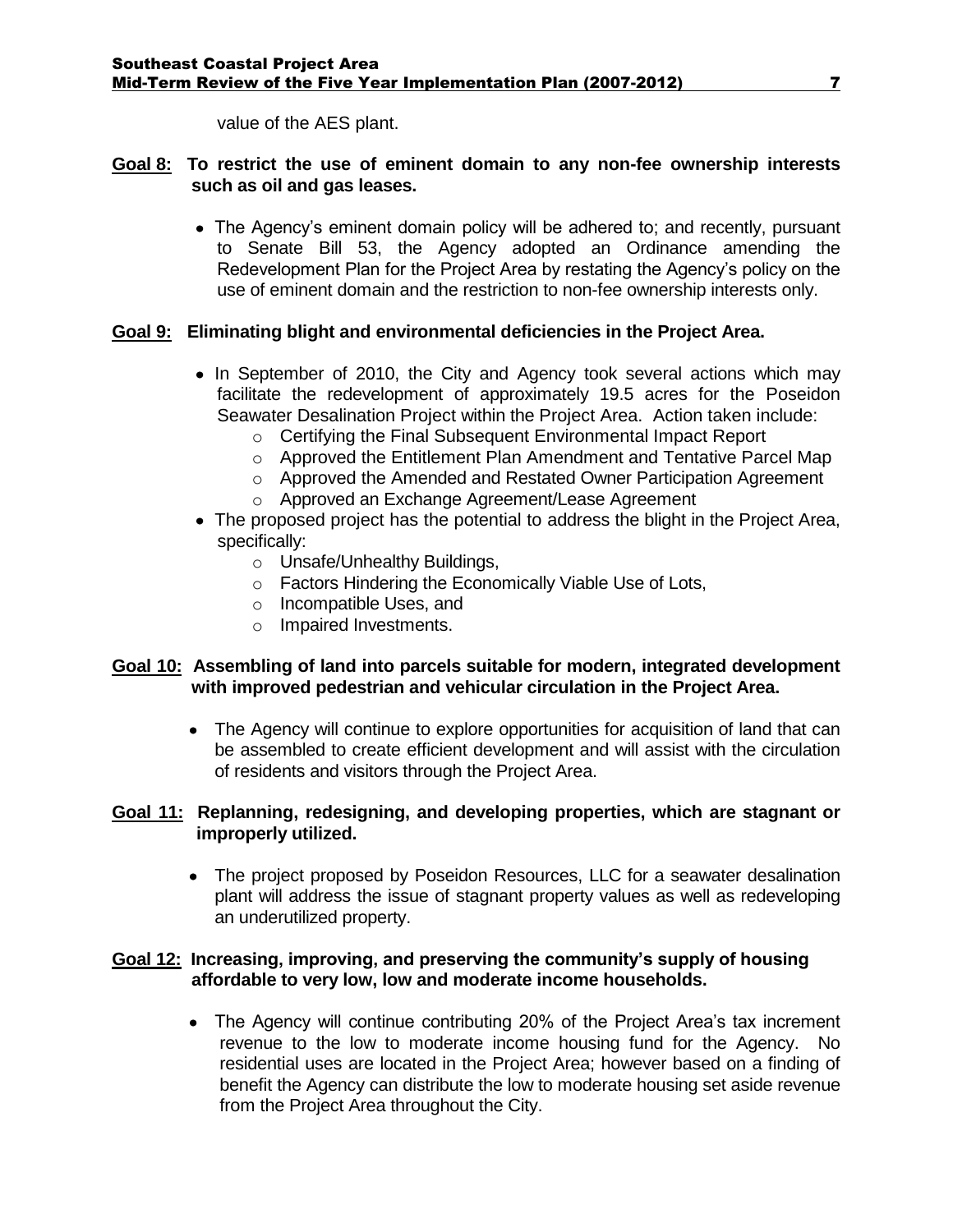#### **Goal and Objectives for 2011 and 2012**

The long term nature of projects such as AES, Ascon Landfill and Poseidon as well as the limited tax increment available to the project area make it difficult to complete many of these goals within a five year time frame. During the remainder of this Five Year Implementation plan period, the Agency will continue to progress towards accomplishing theses goals by:

- Continuing to gather public input through the Southeast Area Committee  $\bullet$
- $\bullet$ Actively pursuing appropriate assessment of land values for AES property
- Continue to work with property owners towards environmental remediation  $\bullet$
- Work with the owners of the tank farm to redevelop the property

## **AGENCY FINANCIAL STATUS REPORT**

The Agency received no gross tax increment revenue over the base value of \$103,733,755 during the first three years of this five year implementation planning period. The projections for the remaining two years also indicate minimal additional tax increment revenue, limiting the Agency's ability to carry out future projects in the area. Over the remainder of the planning period, Agency staff will continue to pursue appropriate assessment of land values for properties within the project area.

The Magnolia Street Sidewalk and Lighting Project was completed during this planning period at a total cost including design, construction and construction management of \$640,000. Project area funds were used for this project.

#### **AFFORDABLE HOUSING PLAN**

The Affordable Housing Plan requirement of this Implementation Plan is provided in the Affordable Housing Strategy that aggregates the affordable housing funds for both the Southeast Coastal Project Area and the Huntington Beach Merged Project Area. The Housing Component for the 2007 to 2012 Five-Year Implementation Plan is covered by the Affordable Housing Strategy. The Affordable Housing Strategy will be updated in 2011.

#### **Administration of the Implementation Plan**

A new Implementation Plan will be produced every five years either in conjunction with the housing element cycle or the implementation plan cycle.

#### **Implementation Plan Adoption Process**

Each Implementation Plan must be presented and adopted at a duly noticed public hearing of the Agency. Notice of the public hearing must be conducted pursuant to this Section 33490 of the Law. The Notice must be published pursuant to Section 6063 of the Government Code, mailed at least three weeks in advance to all persons and agencies that have requested notice, and posted in at least four permanent places within the Project Area for a period of three weeks. Publication, mailing, and posting shall be completed not less than 10 days prior to the date set for hearing. The Agency may amend the Implementation Plan at any time after conducting a public hearing on the proposed amendment.